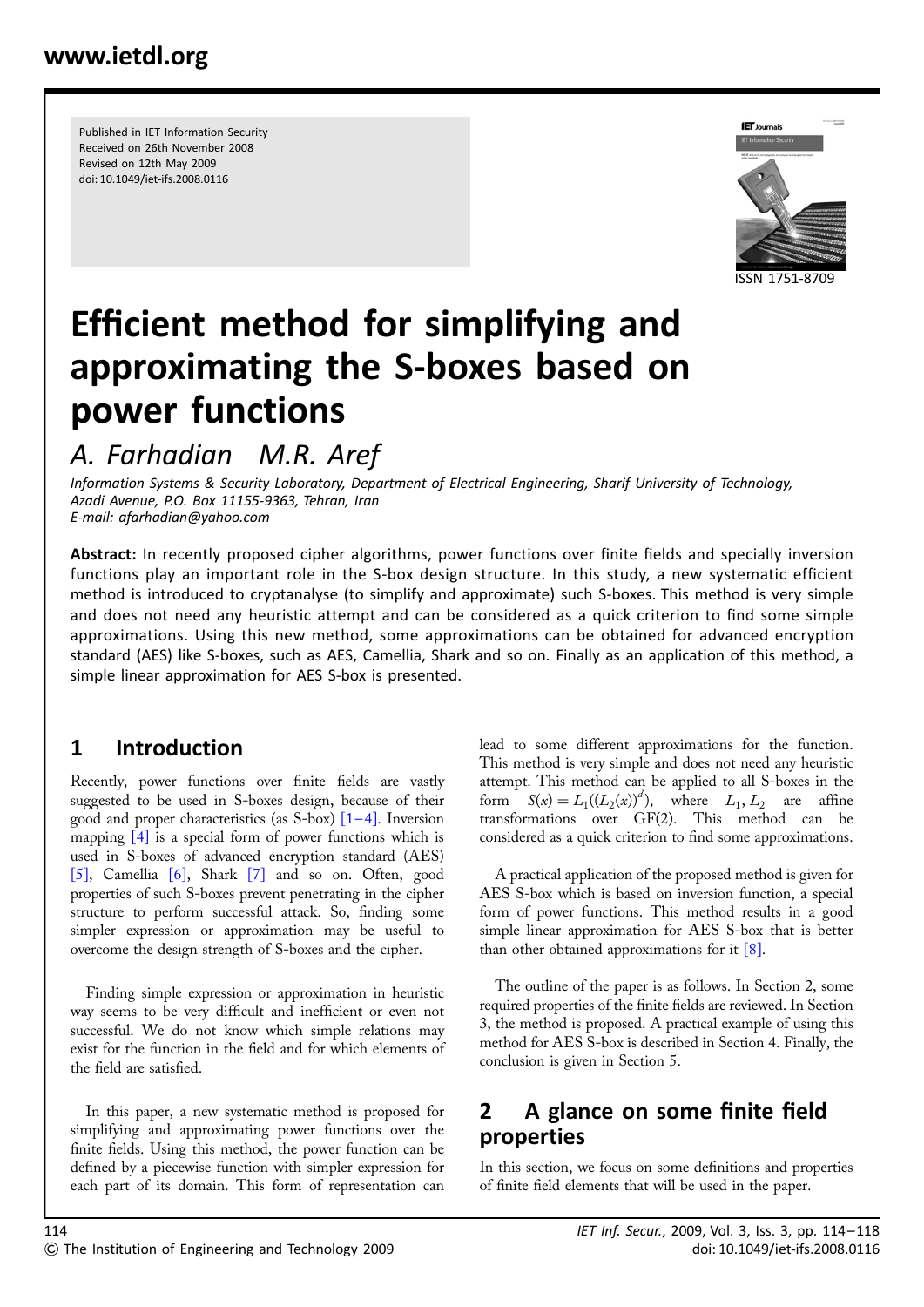Let  $F_q$  denote a finite field which has a finite number q of elements in it. That is q is a prime power  $q = p<sup>f</sup>$ .

Definition<sub>,</sub> 1: The least positive power k of  $\alpha \in F_q - \{ 0 \}$ such that  $\alpha^k = 1$  is the 'order of  $\alpha'$ .

*Theorem 1:* If  $\alpha \in F_q - \{0\}$ , then  $\text{ord}(\alpha)|p^f - 1$ .

Proof: See [9].

According to Theorem 1, the elements of the finite field have different 'orders' that divide  $p^f-1.$  Now, we want to investigate the number of elements which have the same order.

*Proposition 1*: If k is a divisor of  $p^f - 1$ , the number of field elements which have this value as their order is

$$
N(k)=\phi(k)
$$

where  $\phi(k)$  is the Euler function.

Proof: It is known that every finite field has a generator. Let g be a generator of  $F_q$ , so the order of g is  $p^f - 1$  and the power of g run through all of the elements of  $F_q - \{0\}$ . Therefore every non-zero element of  $F_q$  can be represented by  $g^i$  ( $i \in 1, \ldots, p^f-1$ ). The elements with 'order' of  $k$ are elements that  $(g^{i})^{k} = 1$ . So we have  $p^{f} - 1|i \cdot k$ . Since k is a divisor of  $p^f-1$ , hence  $(p^f-1)/k|i$ . We can write it as  $i = r(p^f - 1)/k, r \in 1, 2, ..., k - 1$ .

On the other hand, since k is the least power that  $(g^{i})^{k} = 1$ , we should have  $(k, r) = 1$ . Therefore

$$
N(k) = \left| \left\{ g^{r(p^f - 1)/k} | (r, k) = 1, \quad r \in 1, 2, \dots, k - 1 \right\} \right|
$$
  
=  $\left| \{ r \in 1, 2, \dots, k - 1 | (r, k) = 1 \} \right|$   
=  $\phi(k)$ 

For the finite field  $GF(2^{10})$ , we want to know which 'orders' are possible in this field and how many elements have the same order. The possible 'orders' over  $GF(2^{10})$  are the set of all divisors of  $1023(2^{10} - 1)$ . The divisors set of 1023 is  $S = \{1, 3, 11, 31, 33, 93, 341, 1023\}$ . The number of elements corresponding to each order is computed according to Proposition 1 and is recorded in Table 1.

**Table 1** The possible orders in  $GF(2^{10})$  and the number of elements by each order

| $order = t$                            |  |    |  | 11   31   33   93   341 | 1023 |
|----------------------------------------|--|----|--|-------------------------|------|
| number of<br>elements by<br>this order |  | 30 |  | 20 60 300               | 600  |

#### 3 Simplifying and approximating the power functions

In this section, we want to use 'order' property of finite field elements to simplify and approximate the power functions.

A power function is of the form  $F(x) = x^d$ . Now we want to know if it is possible to show it in another way. We will show that it can be represented by a piecewise function. It is known that  $x^{\text{ord}(x)} = 1$ . So, we can rewrite the power function as  $F(x) = x^{d \pm k \text{ ord}(x)}$ .

It is noteworthy that by using this form of representation, the power function can be written in different ways for different groups of elements by different 'orders'.

The addition of phrase  $\pm$  kord(x) to exponent enables us to change the power for the set of elements by the same order. Changing the power can result in simpler function. Adding  $\pm$  kord(x) can be used to reduce the power amplitude or more important to decrease the Hamming weight of the exponent. It is known that the non-linear degree of the function  $f(x) = x^d$  is the Hamming weight of d. It means that if there exists a k such that  $d \pm k$ ord(x) is a power of 2, then the function  $f(x) = x^{d \pm k \text{ord}(x)}$  is a completely linear function for all elements whose orders are equal to  $\mathrm{ord}(x)$ .

Suppose function  $F(x) = x^{37}$  over  $F_a$ . And let there be 18 elements in the field that their order is 11. Therefore we can rewrite function  $F(x)$  to  $f_{11}(x) = x^{37-3 \times 11} = x^4$  for those elements.  $x^4$  is a linear function. Therefore we could obtain a simple linear function for 18 elements of the field. It can be used to approximate the function.

Although, some times it is impossible to completely linearise the power function by this method, but it is usually possible to reduce the Hamming weight of the exponent for significant number of field elements.

By this method, a power function is converted to a piecewise function with different formula. The resulted piecewise function can be used to obtain approximations for power functions (or S-boxes). For this purpose, the dominant part can be replaced by the function. Dominant part is a part that has sufficient (significant) number of elements and rather simple relation.

In this method, the order of elements is used to simplify and approximate the function. So we call it 'reducing by order' or 'RBO' method. Let summarise the suggested RBO method to simplify and approximate the function  $F(x) = x^d$ .

Step 1: Perform the set of all divisors of  $p^f - 1 (= S)$ .

Step 2: Compute the  $N(t)$  for each  $t \in S$ .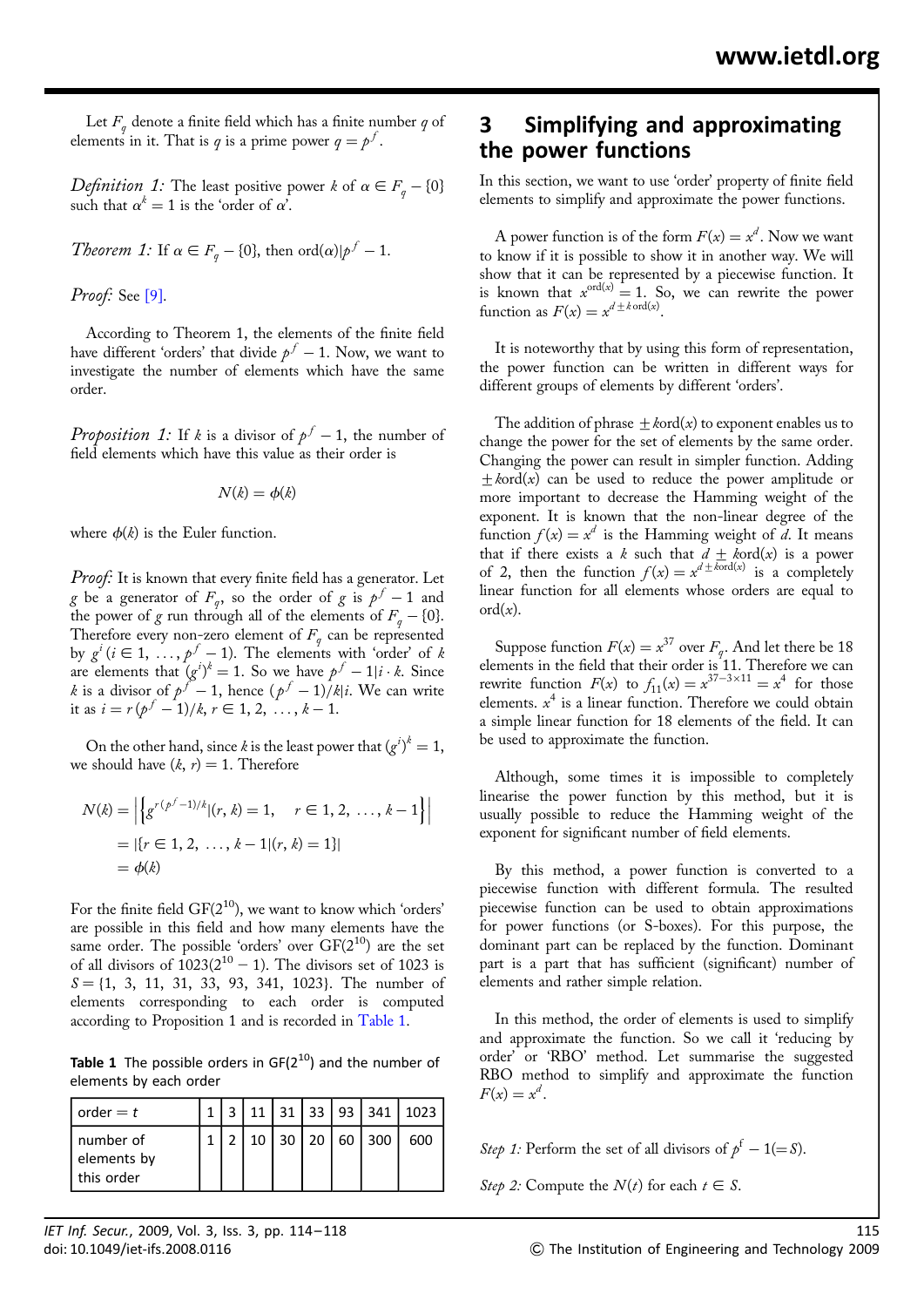Step 3: Find a proper k for each  $t \in S$ , such that  $d + k t$  has minimum Hamming weight (or amplitude). The function  $f<sub>i</sub>(s) = x<sup>d+kt</sup>$  is considered for elements whose orders are t.

Step 4: In the previous step, a piecewise function equal to power function is obtained. If we want to obtain approximation, we should choose one expression of piecewise function to replace the entire function. We should select a group that has significant number of elements and rather simple relation.

*Example 1:* Assume the power function  $F(x) = x^{683}$ over  $\hat{GF}(2^{10})$ . Since the Hamming weight of 683 is 6, the non-linear degree of  $F(x)$  is 6. We want to use the RBO method to this function. The possible orders over  $GF(2^{10})$ , and the number of elements corresponding to each order are given in Table 1.

For each group of elements, the related function  $f<sub>k</sub>(s) = x<sup>683+kt</sup>$  is recorded in Table 2.

The obtained result in Table 2 is very interesting. The result is a piecewise function with identity formula for some part of its domain. We see that for  $t = 11, 31, 341$ the function  $F(x)$  is an identity function. In other words, for 340 elements of the field, we have  $F(x) = x$ .

It does not seem to be easy, at all, to predict that  $F(x) = x^{683}$  by non-linear degree of 6 can be approximated to an identity function with high probability (more than 340/1024).

*Example 2:* Assume the function  $F(x) = x^{43}$  over GF(2<sup>10</sup>). The non-linear degree of  $F(x)$  is 4. We use again the RBO method to this function. The results are recorded in Table 3.

We see from Table 3 that there is not linear function for large number of elements.  $f_3$  is linear, but it is true for only two elements. Although, we could not obtain a good linear approximation, but  $f_{341} = f_{31} = f_{11} = x^{384}$  holds for more than 340 elements of the field and the non-linear degree of it is 2. In other words, while the non-linear degree of  $F(x)$ is 4, we could find an approximation for  $F(x)$  with nonlinear degree of 2, and the probability more than 1/3.

The following example shows that some finite fields, because of their structure, do not permit the RBO method to have a good efficiency.

*Example 3*: Suppose the function  $F(x) = x^{155}$  over  $GF(2^9)$ . The non-linear degree of  $F(x)$  is 5. According to Table 4, the function can be approximated by  $f_t(x) = x^9$  with probability of  $p = 74/512 \approx 0.14$ . The non-linear degree of f<sub>t</sub> is 2. The probability is not high, because of the field structure. This example shows that some finite fields may be robust against the RBO method. However, the RBO method results in a piecewise function with simpler relation.

#### 4 Some new approximations for AES like S-boxes

Inversion mapping over  $GF(2<sup>n</sup>)$  is a special form of power functions. Several block ciphers such as AES, Camellia, Shark use S-boxes that are based on the inversion mapping over  $GF(2<sup>n</sup>)$ .

Here, we want to use the RBO method to such S-boxes. In [8], it is said that using exhaustive search, they verified that the best third degree polynomial approximation for the AES S-box holds with  $p = 11/256$ . While, we show that using RBO method, without any exhaustive search, it is

**Table 2** The piecewise function corresponding to  $F(x) = x^{683}$  over GF(2<sup>10</sup>)

| order $=t$                          |                       |                      | 11                   | 31                          | 33                       | 93                                            | 341 | 1023         |
|-------------------------------------|-----------------------|----------------------|----------------------|-----------------------------|--------------------------|-----------------------------------------------|-----|--------------|
| $683+k \cdot t$                     | $.683 - 683 \times 1$ | $683 - 227 \times 3$ | $683 - 62 \times 11$ | $\sqrt{683 - 22 \times 31}$ | $\binom{1}{x}$ 683-20×33 | $\sqrt{683 - 7 \times 93}$ $\sqrt{683 + 341}$ |     | ,683         |
| $f_t(x)$                            |                       |                      |                      |                             | $v^{23}$                 | v <sup>32</sup>                               |     | $\sqrt{683}$ |
| non-linearity                       |                       |                      |                      |                             |                          |                                               |     | b            |
| number of elements by this<br>order |                       |                      | 10                   | 30                          | 20                       | 60                                            | 300 | 600          |

|  |  |  | <b>Table 3</b> The piecewise function corresponding to $F(x) = x^{43}$ over GF(2 <sup>10</sup> ) |  |  |  |
|--|--|--|--------------------------------------------------------------------------------------------------|--|--|--|
|--|--|--|--------------------------------------------------------------------------------------------------|--|--|--|

| order $=t$                       |                     |                   | 11                  | 31                  | 33                  | 93          | 341          | 1023     |
|----------------------------------|---------------------|-------------------|---------------------|---------------------|---------------------|-------------|--------------|----------|
| $x^{43+k \cdot t}$               | $243 - 43 \times 1$ | $x^{43+7\times3}$ | $x^{43+31\times11}$ | $x^{43+11\times31}$ | $x^{43+30\times33}$ | $x^{43+93}$ | $x^{43+341}$ | $x^{43}$ |
| $f_t(x)$                         |                     | $x^{64}$          | $v^{384}$           | $x^{384}$           | $x^{10}$            | $x^{136}$   | 384          | $x^{43}$ |
| non-linearity                    |                     |                   |                     |                     |                     |             |              | 4        |
| number of elements by this order |                     |                   | 10                  | 30                  | 20                  | 60          | 300          | 600      |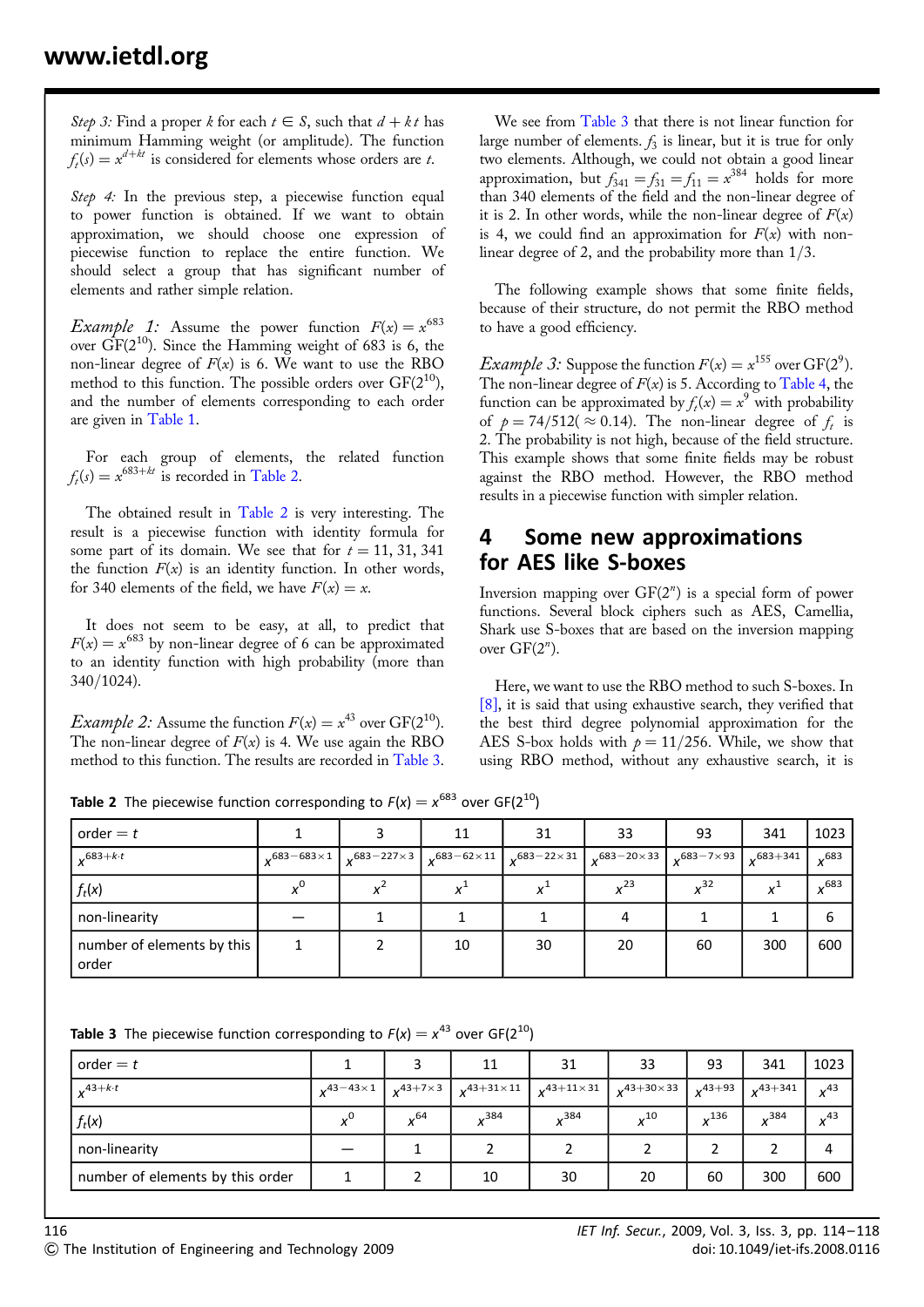**Table 4** The piecewise function corresponding to  $F(x) = x^{155}$  over GF(2<sup>9</sup>)

| order $=t$                       |                       |                                                                                                                                                                     | 73 | 511          |
|----------------------------------|-----------------------|---------------------------------------------------------------------------------------------------------------------------------------------------------------------|----|--------------|
| $x^{155}$                        | $x^{155-155\times 1}$ | $\left  \right.$ $\left. \right. \times 155 - 22 \times 7 \left. \right  \left. \right. \right. \left. \left. \right  \left. \right. \left. \right. \left. \right $ |    | $\times$ 155 |
| $f_t(x)$                         | $x^0$                 |                                                                                                                                                                     |    | $x^{155}$    |
| non-linearity                    |                       |                                                                                                                                                                     |    |              |
| number of elements by this order |                       | h                                                                                                                                                                   | 72 | 432          |

**Table 5** The piecewise function corresponding to  $Inv(x) = x^{-1}$  over GF(2<sup>8</sup>)

| order $=t$                       |            |            |            | 15          | 17          | 51          | 85          | 255          |
|----------------------------------|------------|------------|------------|-------------|-------------|-------------|-------------|--------------|
| $v^{-1+k \cdot t}$               | $x^{-1+1}$ | $x^{-1+3}$ | $x^{-1+5}$ | $x^{-1+15}$ | $x^{-1+17}$ | $x^{-1+51}$ | $x^{-1+85}$ | $v^{-1+255}$ |
| $f_t(x)$                         | $v^0$      |            | $x^4$      | $x^{14}$    | $x^{16}$    | $x^{50}$    | $\sqrt{84}$ | $v^{254}$    |
| non-linearity                    |            |            |            |             |             |             |             |              |
| number of elements by this order |            |            | 4          | 8           | 16          | 32          | 64          | 128          |

possible to establish a linear polynomial with  $p = 18/256$  for AES S-box. Also, a polynomial with non-linear degree of 3 is possible with  $p = 86/256$ .

Here we apply the RBO method for the AES S-box. AES S-box is an inversion mapping over  $GF(2^8)$  that is followed by a linear function. In other words,  $S(x) = L(\text{Inv}(x))$ , where Inv(.) is inversion mapping and  $L(.)$  is a linear function. Zero is mapped to zero by  $Inv(\cdot)$ . The linear function is considered in design to overcome the attacks that arise from simple algebraic form of S-box, such as interpolation attack, but it does not have any effect on nonlinear properties of S-box. The polynomial form of  $S(x)$ over  $GF(2^n)$  is

$$
S(x) = \frac{763'}{+} \cdot \frac{705'x^{254} + \frac{709'x^{253} + \frac{79'x^{251} + \frac{725'x^{247}}{247}}{254'x^{239} + \frac{701'x^{223} + \frac{765'x^{191} + \frac{867'x^{127}}{247}}{254'x^{27}}}
$$

The hamming weights of all appeared exponents are 7.

Now, we use the RBO method to  $Inv(x)$ . The possible orders in  $GF(2^8)$ , the number of elements of each group and corresponding  $f_t(\cdot)$  are shown in Table 5.

According to Table 5,  $f_{17}$  is a linear function and is true for 16 elements of the field. Zero and 1 of the field hold in all  $f_t$ too. So  $f_{17}(\cdot) = \text{Inv}(\cdot)$  holds for 18 elements of the field. It means that the approximation  $S(x) \simeq S_{17}(x)$  holds with  $p = 18/256$ , where  $S_{17}(x) = L(f_{17}(x))$  and it is an affine function. The polynomial form of  $S_{17}(x)$  is

$$
S_{17}(x) = \frac{763' + \frac{7}{7}4'x + \frac{701'x^2 + \frac{7}{7}5'x^4 + \frac{78}{7}x^8 + \frac{705'x^{16}}{16}}{109'x^{32} + \frac{7}{7}9'x^{64} + \frac{725'x^{128}}{100}}
$$

As we see, all the exponents are powers of 2. Since  $S_{17}(x)$  is an affine function, it can be written, also, in the form  $S_{17}(x) = A_{8\times8}x + B_{8\times1}$  over  $GF(2)^8$ , where  $A_{8\times8}$ ,  $B_{8\times1}$  are matrices with 0, 1 elements.

The proposed approximation for AES S-box in [8] is in the form  $ax^{-1} + b$  with  $p = 16/256$ . So the new approximation is better. Because, it is linear, simpler and more probable than the last one.

According to Table 5, another good approximation is  $S(x) \simeq S_{85}(x)$ . The non-linear degree of  $S_{85}(x)$  transformation is 3, whereas the non-linear degree of  $S(x)$  is 7. It means that the output bits of  $S_{85}(x)$  transformation can be presented by input bits with degree of 3, while the degree of relations in  $S(x)$  is 7. The  $S_{85}(x)$  is true for elements whose order is 85 or divides 85, implies 5 and 17. Therefore  $S_{85}(x)$  is true for 86 elements of the field  $(86 = 64 + 16 + 4 + 2)$ . Hence, it is an approximation with  $p = 86/256$ .

#### 5 Conclusion

In this paper a new method, called 'RBO', was introduced. The RBO method gives a systematic and efficient technique to simplify and approximate the S-boxes based on power functions in finite fields, and specially inversion function. We saw some interesting results can be obtained by this method.

The RBO method usually operates efficiently. So it can be considered as a quick criterion to check and investigate the S-boxes based on power functions.

Using this method, we could find a simple linear approximation for AES S-box with  $p = 18/256$  over GF(2<sup>8</sup>). Another approximation for AES S-box was a polynomial with